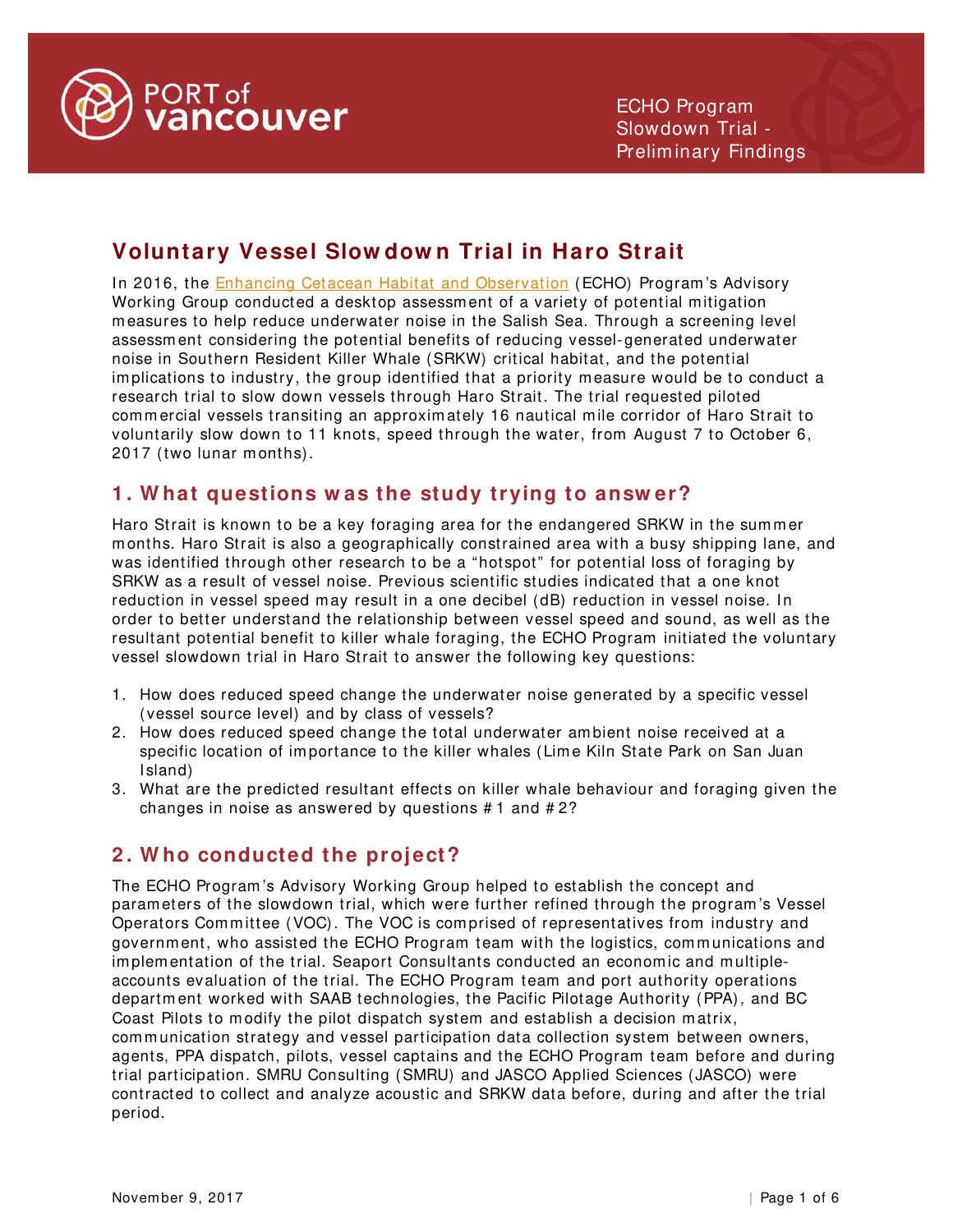# **3 . W hat m ethods w ere used for data collection and analysis?**

In order to answer the key questions posed by the trial, the following tasks are being undertaken:

### **Task 1 . Analyzing relative change in vessel source levels**

Two tem porary listening stations, each consisting of single hydrophone and JASCO AMAR recorder, mounted on a subsea m ooring with acoustic release, were deployed in the inbound and outbound shipping lanes of Haro Strait. These stations directly m easured the acoustic signatures of passing vessels, which were then processed through JASCO's ShipSound software and correlated to Automatic Identification System (AIS) to identify each vessel and analyse the ship's source level using a near-Am erican National Standards Institute (ANSI) standard. The first deploym ent of the stations was from July 6 to Septem ber 8, 2017, and the second deploym ent was from Septem ber 8 to October 26, 2017. Two deploym ents were conducted to obtain source level data for com parison from before, during and after the trial.

The data obtained from these temporary deployments allows for evaluation of the relative change in vessel source levels as a result of slower speeds including:

- a. Statistical com parison of vessel speeds and source levels in Haro Strait pre-, during, and post- trial for different vessel classes.
- b. Comparison of source levels for the same vessel at reduced speed in Haro Strait and at full operational speed at the existing underwater listening station in the Strait of Georgia, to further define the speed- sound relationship for different vessel classes.
- c. Analysis of the potential noise benefits achieved by slower speeds for different vessel classes.

In addition to large com mercial vessels through Haro Strait, a side-project was initiated to have small vessels also pass the listening stations for vessel source level measurement. Participation was solicited from eco-tourism companies, environmental organizations and other sm all/ recreational vessels to supplem ent the relatively small existing data set on the noise signatures of sm all vessels. This information will help refine regional acoustic models, and possibly inform best practices for eco-tourism and recreational traffic.

The preliminary results from the first temporary deployment (July 6 to September 8, 2017) are sum m arized in Section 4. Data from the second deploym ent (September 8 to October 26), including the small vessel source level data, will take approxim ately 6 weeks to process, and will be am algam ated with data from the first deploym ent for complete dataset analysis and final reporting in mid-January 2018.

### **Task 2 . Analyzing relative change in am bient noise**

SMRU has been conducting continuous monitoring of total ambient underwater noise at the Lime Kiln hydrophone off San Juan Island in Washington State since February, 2016, and will continue through to February, 2018. As the western side of San Juan Island is an important foraging area for the SRKW, analysis of total received levels of noise at the Lime Kiln hydrophone site can serve as an indicator of potential received levels by whales feeding in the area.

The data obtained from the Lime Kiln hydrophone will allow for:

a. Am bient noise analysis for the trial months (August and September, 2017) providing monthly, daily and weekly plots of total received sound pressure levels at the Lim e Kiln hydrophone.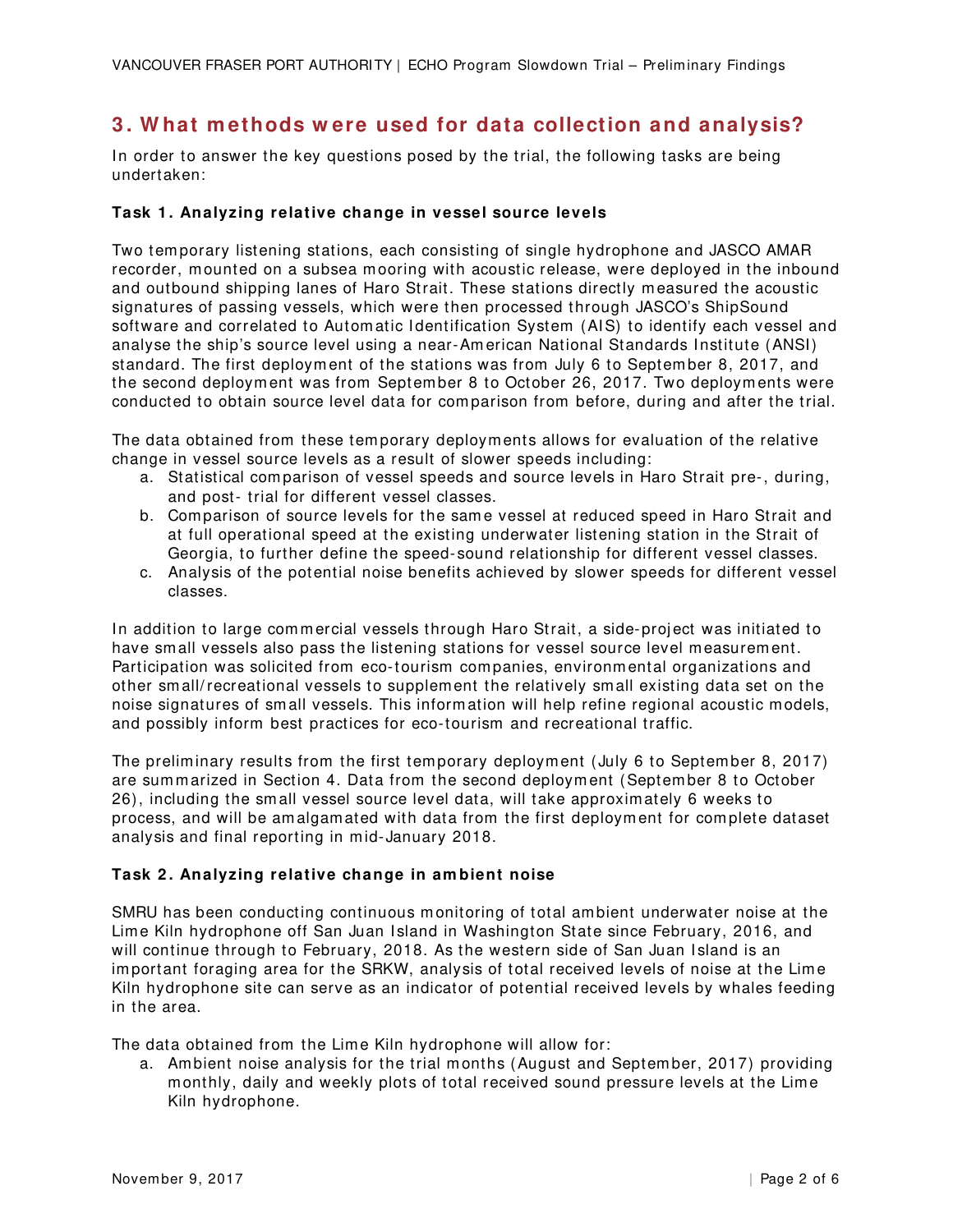- b. A com parison of trial months to equivalent non-trial months (i.e. months with similar sound speed profiles, total vessel count, composition of vessel types and weather conditions) to assess differences in received noise levels.
- c. A fine-scale analysis of the received sound pressure levels at the Lime Kiln hydrophone, taking into consideration vessel type and composition (including sm all boat presence near the hydrophone), vessel speed/ participation in the trial, proximity of vessel passes to the receiving hydrophone, and weather and tidal conditions. This will provide a m ore detailed statistical analysis of the ambient noise reduction, and identify the important factors affecting total received noise at Lim e Kiln.

The preliminary results of Tasks 2a. and 2b., the m onthly ambient noise analysis, are summarized in Section 4. Fine-scale analysis of the total received noise (Task 2c.) will be presented in the final report in mid- January 2018.

### **Task 3 . Analyzing relative change in SRKW behavioural response**

Both visual observations and acoustic detections at Lime Kiln will be used for a general evaluation of killer whale presence before and during the trial period, however, the core evaluation of whether slower vessels benefits the behaviour and foraging of killer whales will be undertaken using com puter m odels.

The results of Tasks 1 and 2 will provide inputs to refine and validate an existing regional acoustic m odel. The validated underwater noise m odel results will then be used in conjunction with an existing killer whale behavioural response m odel to assess the potential benefit to the behaviour and foraging of killer whales, under trial slowdown conditions (60% vessel participation) and under a 100% vessel participation scenario.

Post-trial modelling will commence in early 2018, with final results anticipated for mid-March 2018.

### **4 . W hat are the prelim inary findings?**

Approxim ately 578 of 956 (over 60% ) piloted vessels participated in the voluntary slowdown trial, as reported by the Pacific Pilotage Authority. The actual speeds through the water achieved by vessels will be validated using AIS average speeds and current data, and will be presented in the final vessel slowdown trial report. This level of vessel participation has provided sufficient data to conduct statistically representative acoustic analysis. Preliminary results are provided in the sub- sections below.

### **Task 1 . Analyzing relative change in vessel source levels**

Data from the first deployment of the Haro Strait listening stations (July 6 to September 8, 2017), in conjunction with data from the Georgia Strait listening station for the same time period were used in this preliminary analysis. Determ ination of the effects of the trial were conducted through statistical comparison between source levels from pre-trial (the control) and during the trial (pilot-reported participating vessel) m easurem ents. The following preliminary results were obtained:

### **\* Note that data obtained through the second deploym ent m ay m odify final conclusions\***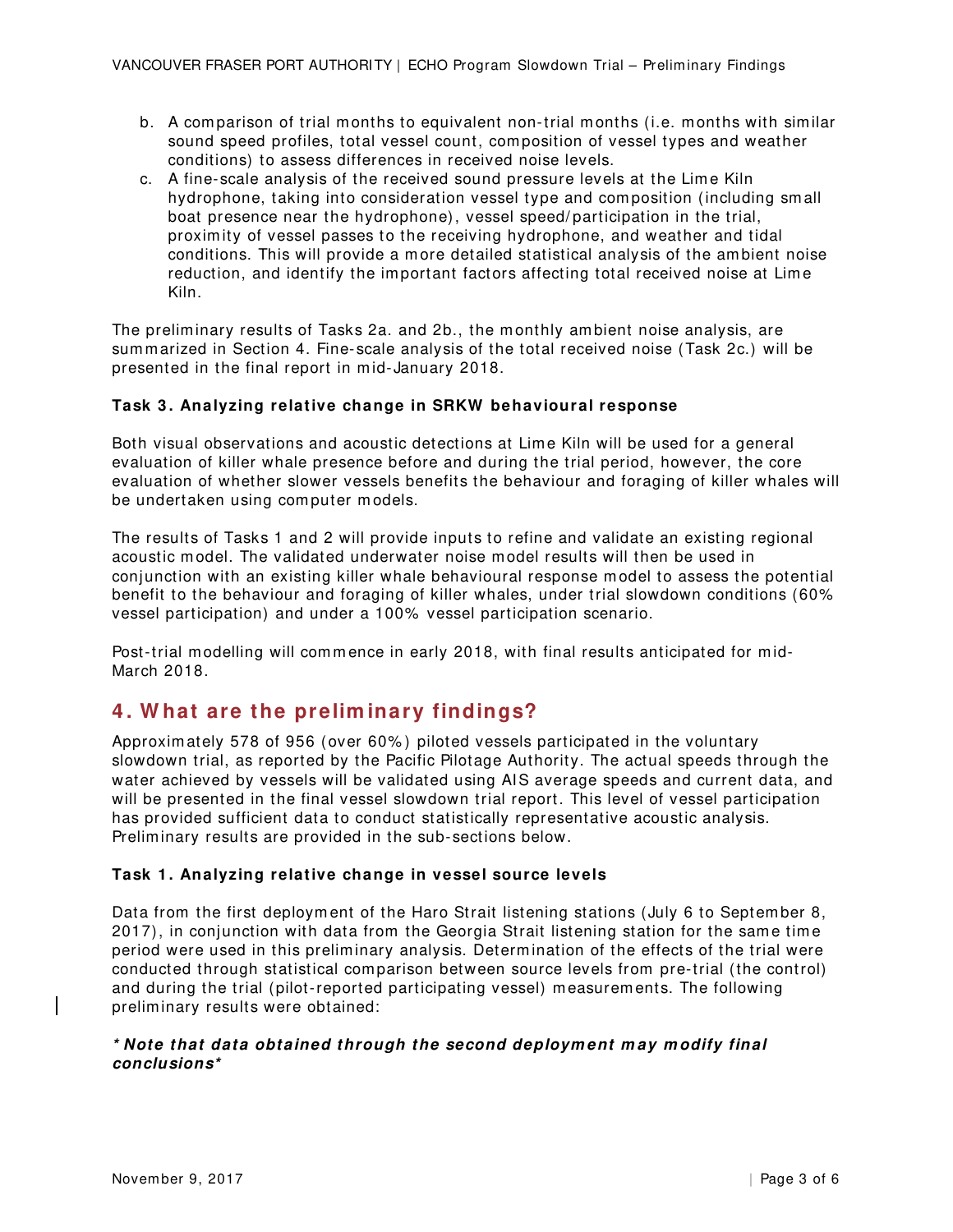- For the five main commercial categories: container ships, vehicle carriers, passenger vessels, tankers, and bulkers/ general cargo, mean speed through water reductions (at the time of transit over the Haro Strait stations) between the pre-trial control period and the pilot-reported participating vessels were on the order of:
	- o A 2.2 knot reduction in speed for bulk/ general cargo ships
	- o A 6.9 knot reduction in speed for container ships
	- o A 6.2 knot reduction in speed for passenger ships
	- o A 2.5 knot reduction in speed for tankers
	- o A 5.8 knot reduction in speed for vehicle carriers
- Reducing speeds in Haro Strait was an effective method for reducing broadband source levels for four categories of com m ercial vessels: container ships, vehicle carriers, passenger vessels, and bulkers. The statistically significant m ean difference in broadband monopole source levels between the pre-trial control measurements and the pilot-reported participating measurements were:
	- o A 4.9 dB reduction in source level for bulk/ general cargo ships
	- o A 9.4 dB reduction in source level for container ships
	- o A 8.1 dB reduction in source level for passenger ships
	- o A 9.3 dB reduction in source level for vehicle carriers
- Although reductions in tanker speed were measured during the first half of the trial, too few source level measurements passed a quality review to demonstrate a statistically significant effect of reduced speed for tankers. All autom ated source level measurem ents from ShipSound are subjected to a m anual review by an experienced analyst, and m ay be rejected if strict quality criteria are not m et. For exam ple, a m easurem ent m ay be rejected if a vessel passes too close to or too far from the listening station or if another vessel was in the vicinity at the time of transit. Further investigation of the data set is underway to identify why only 11 of a potential 34 tanker measurements passed the manual review. Further exploration of this, along with analysis of data from the second hydrophone deploym ent will likely provide sufficient inform ation to determ ine a statistically relevant relationship in the final report.
- A total of 33 matched pairs of accurate vessel source level measurements for the same vessel at both the northbound Haro Strait listening station and the northbound Strait of Georgia station were recorded in the first deploym ent. When the vessel source level and vessel speed data relationships for all 33 vessels are plotted on one chart, analysis of the trend line predicts that slowing speed by 40% reduces broadband m onopole noise emissions by approximately 10 dB. This relationship is even stronger above 15 kHz, the echolocation frequency range for killer whales.

Further analysis of the data from the second hydrophone deployment in Haro Strait is required to draw full conclusions on the relative change in source levels as a result of reduced vessel speed. Data from the second deployment will supplement the existing statistically relevant information, and provide additional inform ation to establish the speedsound relationship for tankers. More data on m atched vessel pairs at Haro Stait and Strait of Georgia are required to further define the speed- sound relationship for a range of different vessel classes.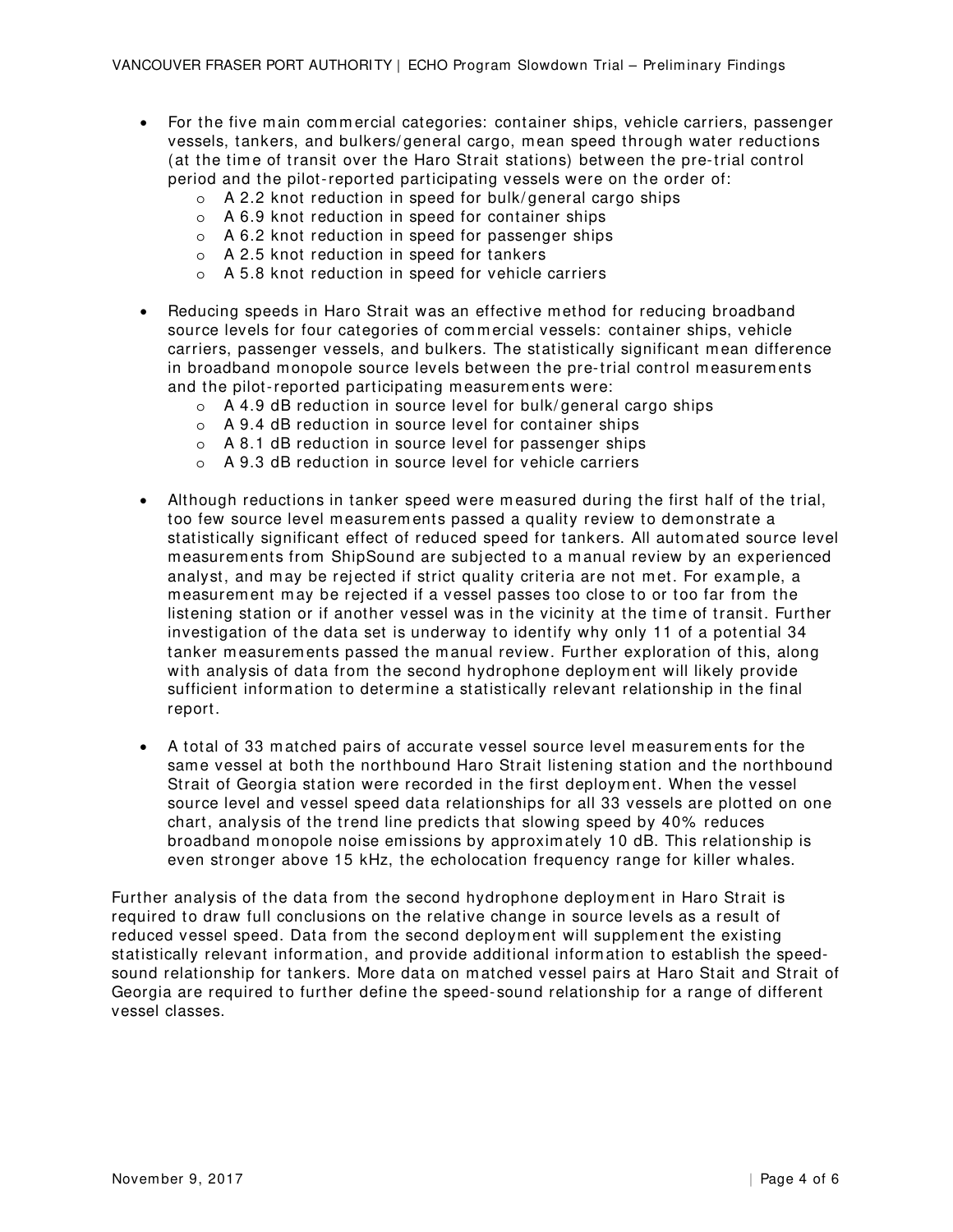### **Task 2 . Analyzing relative change in am bient noise**

Received ambient noise data at the Lime Kiln hydrophone has been analyzed for the trial tim e period (August 7 - October 6, 2017), as well as for two representative pre-trial (or control) m onths. The selected pre-trial control months include August 14 -Septem ber 14, 2016 and July 9- August 7, 2017, selected based on sim ilar sound- speed profiles (which vary between summer and winter months), and similar weather and vessel traffic conditions. Preliminary results of Tasks 2a. and 2b are summarized below.

### **\* Note that results from Task 2 c. fine- scale analysis m ay m odify final conclusions\***

- Comparison of all (unfiltered) ambient noise data for pre-trial control vs. trial months indicated a median, or  $50<sup>th</sup>$  percentile (L50), reduction in total monthly broadband  $(10$  Hz-100 kHz) received sound pressure level (SPL) of 1.1 dB re 1  $\mu$ Pa at the Lime Kiln hydrophone during the trial period.
- The data was filtered to include only times when a vessel was within confident acoustic detection range (6 km) of the Lime Kiln hydrophone, and to remove elevated wind ( $> 5$  m/s) and tidal current ( $> 35$  cm/s) effects. For this filtered data, the m edian (L50) reduction in broadband received sound pressure level for the trial period, compared to the pre-trial control period was 2.5 dB re 1  $\mu$ Pa.
- A noise reduction of 2.5 dB is roughly equivalent to a 44% reduction in sound intensity, and a reduction of 1.1 dB is roughly equivalent to a 12% reduction in sound intensity.
- For the filtered data, the greatest reduction in received sound pressure levels at Lime Kiln during the trial period was concentrated in the first two decade frequency bands (< 1000 Hz). This is due to the concentration of ship noise in those bands, as well as the fact that higher frequency noise from vessels attenuates m ore quickly.
- For the filtered data, in periods of higher total noise levels (above 110 dB re 1  $\mu$ Pa), a decrease was noted during the trial relative to pre-trial received sound pressure level, due to the reduced noise em issions of slower vessels.
- For the filtered data, in periods of lower total noise levels (below 105 dB re 1  $\mu$ Pa), the trial caused an increase in total received sound pressure levels when com pared to the pre-trial control, due to the longer duration of vessel-generated noise.

Further fine- scale analysis is required to draw full conclusions on the relative change in am bient noise levels as a result of reduced vessel speed. In order to better understand how other factors may be influencing received levels at the Lime Kiln hydrophone a fine-scale m ulitvariate analysis (Task 2c.) of additional factors will be undertaken including: vessel participation rates and composition by vessel class, proximity of vessels to the Lime Kiln hydrophone, and presence of sm all vessel traffic.

### **Task 3 . Analyzing relative change in SRKW behavioural response**

The summer of 2017 was a unique year for SRKW presence. The SRKW would typically be present in the waters near Lime Kiln frequently over the summer months. For example, 45 days of SRKW presence were visually recorded between June and early October, 2016 from Lime Kiln, whereas over the same time period in 2017, the SRKW were observed on only 13